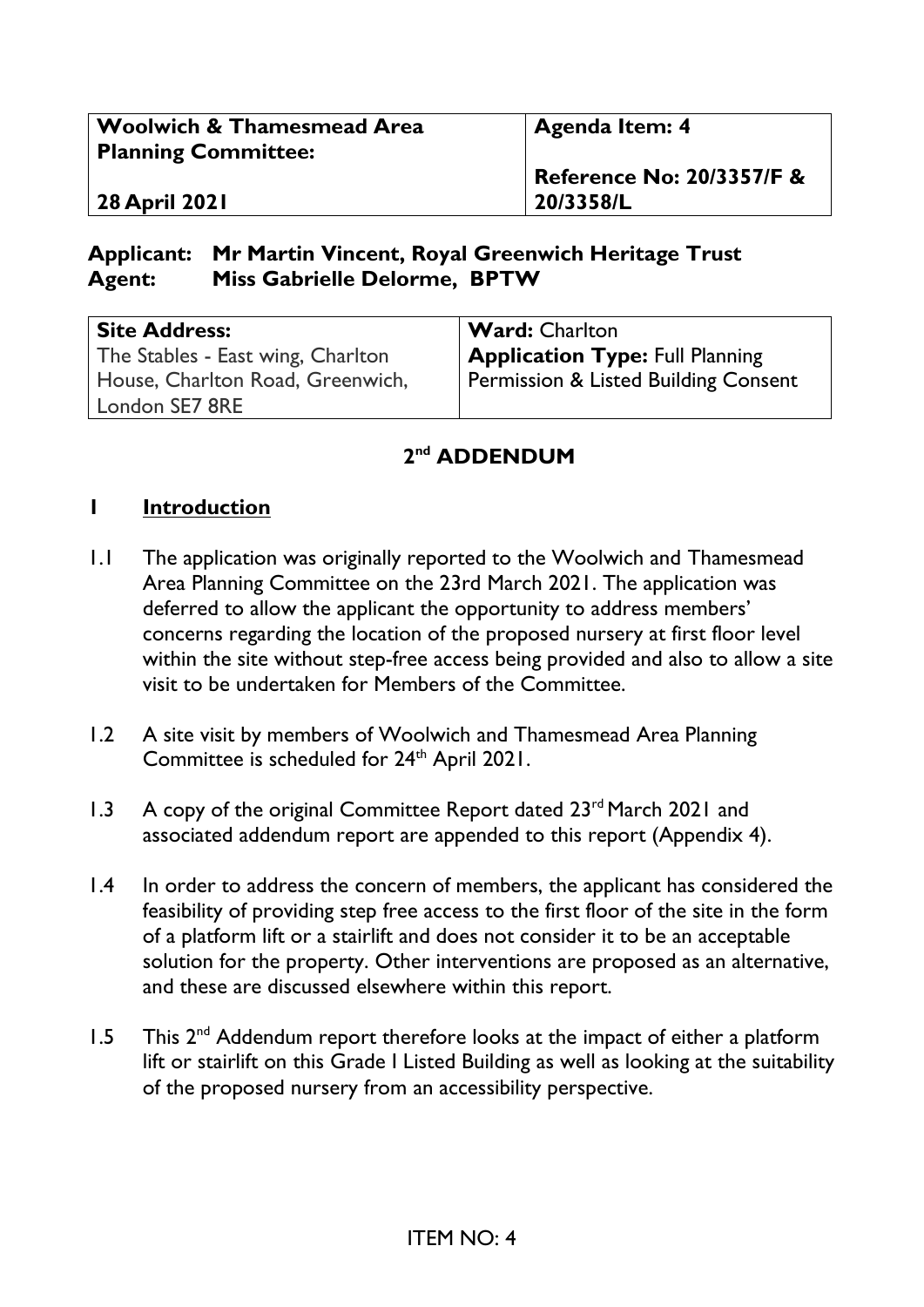### **2 Recommendation**

#### **Application A**

2.1 The Committee is requested to grant Full Planning Permission (Ref: 20/3357/F) as outlined below:

*'Change of use of the East Wing of The Stables from Carers' Centre to Children's Day Nursery at first floor and Charity Offices at ground floor and provision of outdoor play space.'*

Recommendation:

- i. To resolve to grant conditional planning permission according to the conditions in appendix 2, to be detailed in the notice of determination; and
- ii. To Authorise the Assistant Director of Planning & Building Control to:
	- a. make any minor changes to the detailed wording of the recommended conditions as set out in this report and its addendums, where the Assistant Director of Planning & Building Control considers it appropriate, before issuing the decision notice.

#### **Application B**

2.2 The Committee is requested to grant Listed Building Consent (Ref: 20/3358/L) as outlined below:

*'Change of use of the East Wing of The Stables from Carers' Centre to Children's Day Nursery at first floor and Charity Offices at ground floor and provision of outdoor play space.'* 

Recommendation:

- iii. To resolve to grant conditional planning permission according to the conditions in appendix 2, to be detailed in the notice of determination; and
- iv. To Authorise the Assistant Director of Planning & Building Control to:
	- a. make any minor changes to the detailed wording of the recommended conditions as set out in this report and its addendums, where the Assistant Director of Planning & Building Control considers it appropriate, before issuing the decision notice.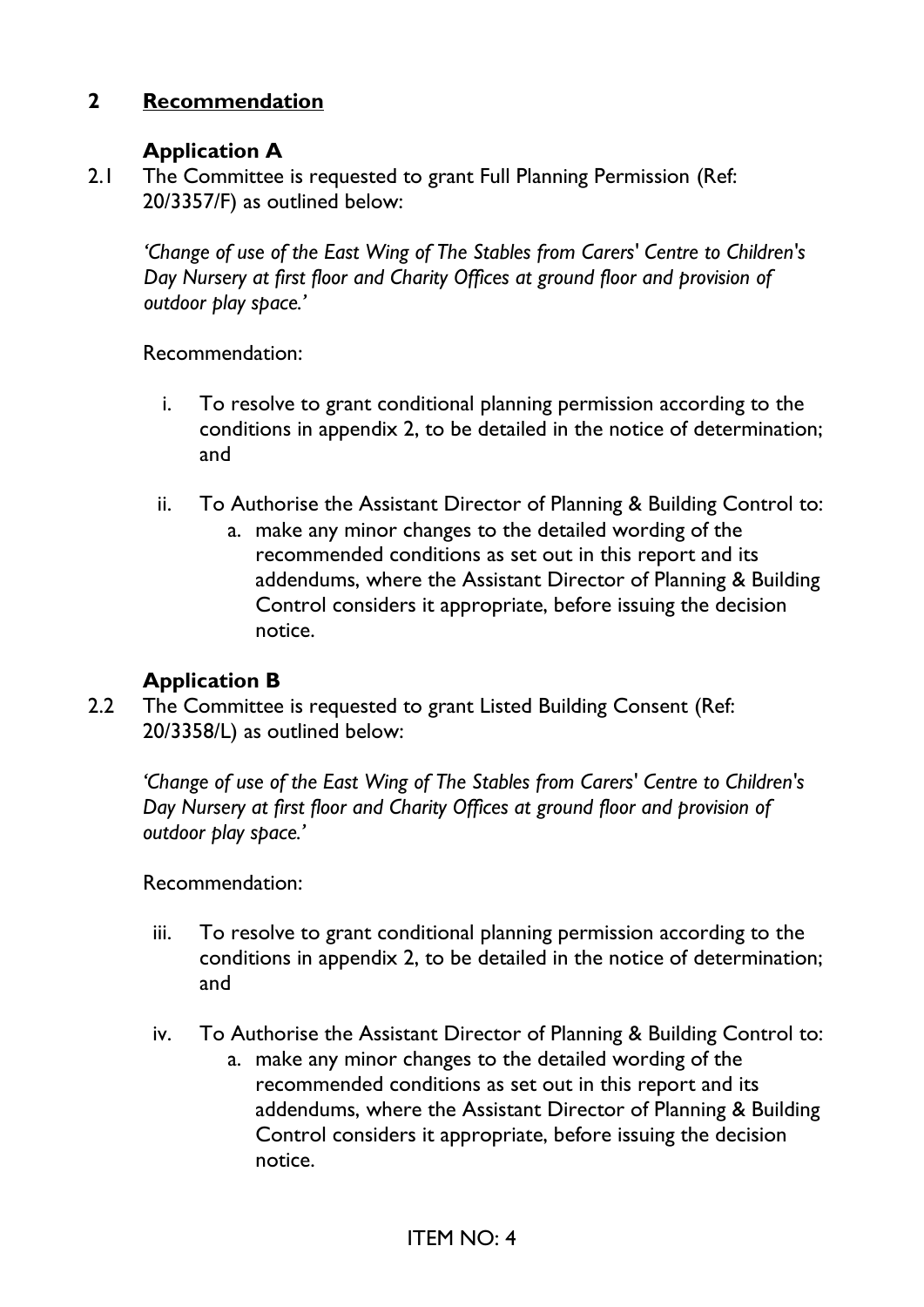# **3 Additional consultee responses received**

# **Council Departments**

3.1 A summary of the consultation responses received since the applications were presented at the committee on 23<sup>rd</sup> March 2021 along with the officer comments are set out in table below:

| <b>Details of</b><br><b>Representation</b><br>and date<br>received | <b>Summary of</b><br><b>Comments</b>                                                                                                                                                                                                                                                              | <b>Officers comments</b>                                                                                                                                                                                  |
|--------------------------------------------------------------------|---------------------------------------------------------------------------------------------------------------------------------------------------------------------------------------------------------------------------------------------------------------------------------------------------|-----------------------------------------------------------------------------------------------------------------------------------------------------------------------------------------------------------|
| <b>Occupational</b><br><b>Health</b>                               | Areas of non-compliance<br>with Approved<br>Document M Volume 2 in<br>addition to the failure to<br>provide a step-free access<br>to the nursery such as<br>door nibs and the failure<br>to provide an accessible<br>toilet.                                                                      | Issues relating to inclusive<br>design are assessed in<br>Sections 4 of this report.<br>A condition relating to<br>reasonable adaptations for<br>disabled users has been<br>recommended in Appendix<br>2. |
| <b>Building</b><br><b>Control</b>                                  | Upon a review of the<br>drawings, the proposal<br>appears to comply with<br>the Building Regulations.<br>Fire safety Par B - BS<br>9999:2017 Para. 14.1(b)<br>gives guidance on<br>acceptable locations for a<br>crèche for children<br>located separately from<br>their parents or<br>guardians. | Issues relating to inclusive<br>design are assessed in<br>Section 4 of this report.                                                                                                                       |
|                                                                    | Accessibility Part M v2 -A<br>GF WC would be<br>compliant if the combined<br>horizontal and vertical<br>travel distance does not<br>exceed 40m [M v2 para.<br>5.10 h. ii wheelchair<br>access to unisex WC.                                                                                       |                                                                                                                                                                                                           |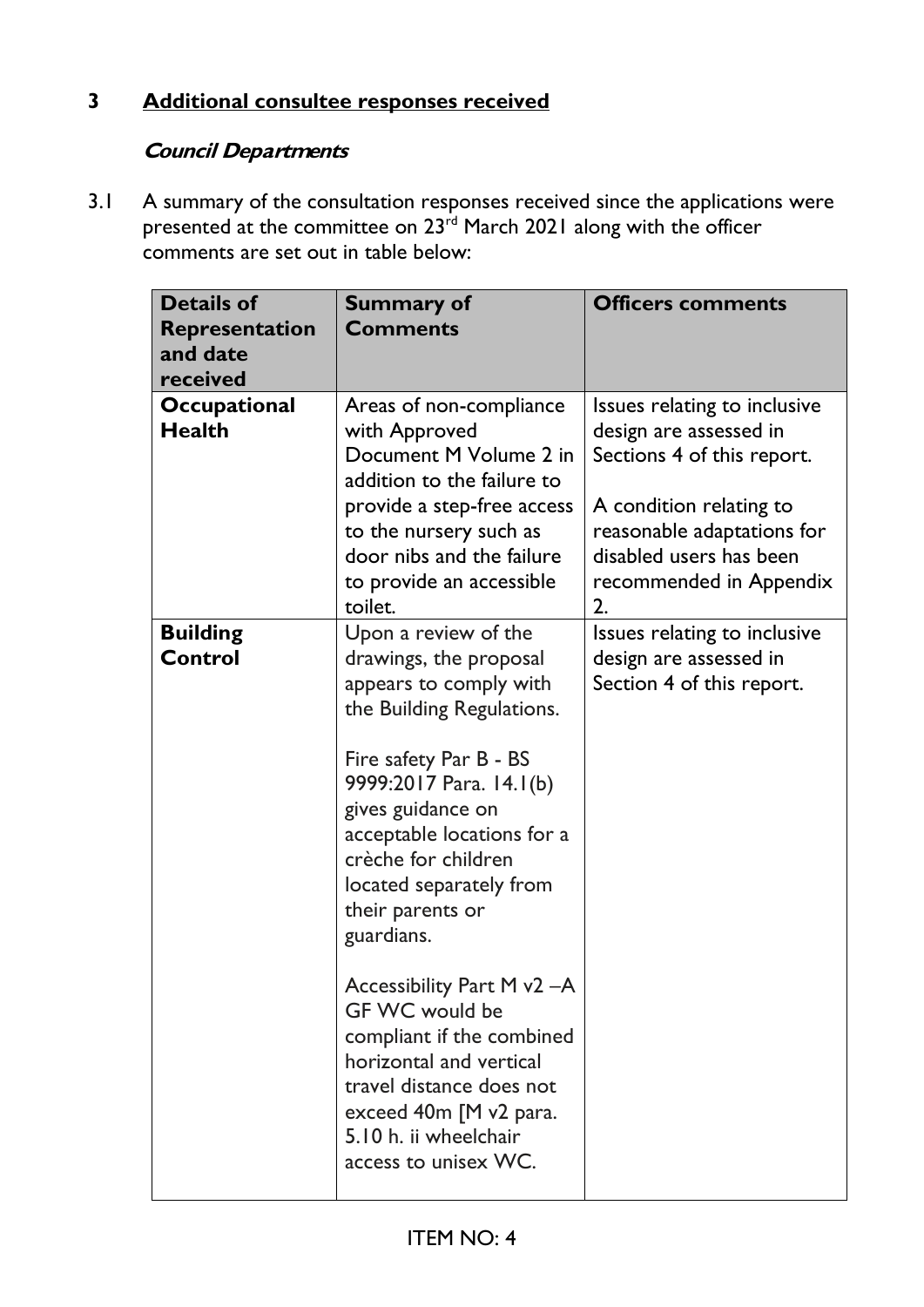|                     | The building is listed, so   |                                  |
|---------------------|------------------------------|----------------------------------|
|                     | reasonable exemptions to     |                                  |
|                     | Part M can be applied in     |                                  |
|                     | consultation with the        |                                  |
|                     | conservation officer.        |                                  |
| <b>Conservation</b> | Raised concerns              | <b>Issues relating to Design</b> |
| <b>Officer</b>      | regarding the provision of   | and Heritage Impact are          |
|                     | a lift within the Grade I    | assessed in Section 4 of this    |
|                     | listed host building due to  | report.                          |
|                     | the potential for            |                                  |
|                     | significant loss of historic | Conditions relating to the       |
|                     | fabric and alterations to    | proposed playspace have          |
|                     | the historic form of the     | been recommended in              |
|                     | building necessary to        | Appendix 2.                      |
|                     | implement the lift.          |                                  |
|                     |                              |                                  |
|                     | Additional information       |                                  |
|                     | regarding the location and   |                                  |
|                     | design of any proposed       |                                  |
|                     | lift and the degree of       |                                  |
|                     | alteration to the listed     |                                  |
|                     | building which has already   |                                  |
|                     | occurred, to enable a full   |                                  |
|                     | assessment of the            |                                  |
|                     | heritage impact of           |                                  |
|                     | providing a lift or other    |                                  |
|                     | means of step-free access    |                                  |
|                     | to the first floor.          |                                  |
|                     |                              |                                  |
|                     | Consideration should be      |                                  |
|                     | given to the benefit of      |                                  |
|                     | installing a step free       |                                  |
|                     | access to first floor if     |                                  |
|                     | other elements of the        |                                  |
|                     | building would not be        |                                  |
|                     | suitably adapted for         |                                  |
|                     | disabled users.              |                                  |
|                     |                              |                                  |
|                     | The applicant should         |                                  |
|                     | demonstrate how the          |                                  |
|                     | development would be         |                                  |
|                     | inclusive of other forms     |                                  |
|                     | of disability not just       |                                  |
|                     | mobility disabilities.       |                                  |
|                     |                              |                                  |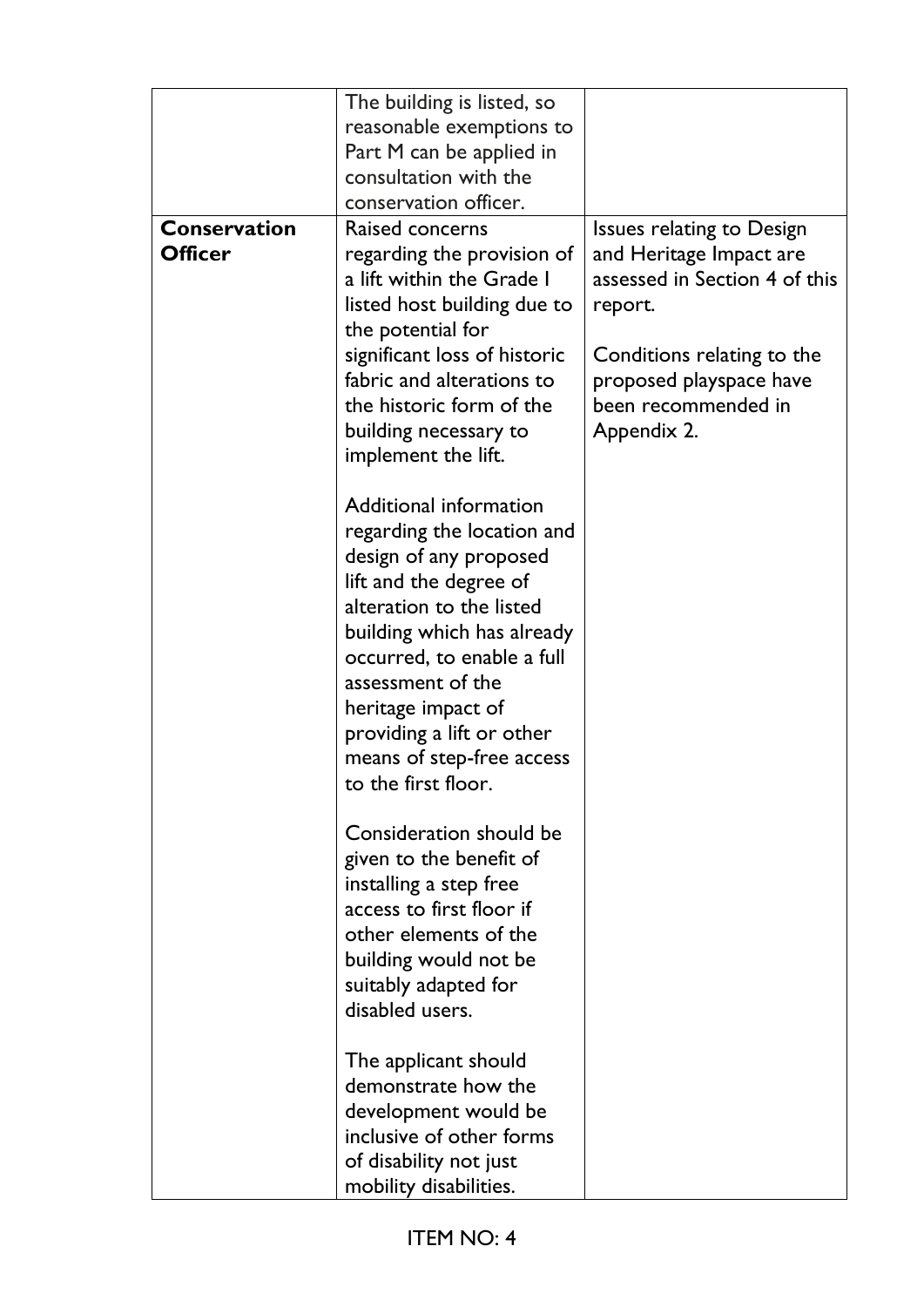| <b>Greenwich</b><br><b>Early Years,</b><br>Development &<br><b>Childcare</b><br><b>Partnership</b> | Two members of the<br>team have spoken to the<br>owner of the proposed<br>nursery and were both<br>satisfied with the answers<br>provided in relation to<br>access. | Issues relating to the<br>location of the nursery at<br>first floor level are assessed<br>in Section 4 of this report. |
|----------------------------------------------------------------------------------------------------|---------------------------------------------------------------------------------------------------------------------------------------------------------------------|------------------------------------------------------------------------------------------------------------------------|
|                                                                                                    | Additional staff will be<br>employed to support<br>children to use the loos<br>downstairs when needed<br>and also to support<br>children up the stairs.             |                                                                                                                        |
|                                                                                                    | We are quite satisfied<br>that the nursery will do<br>all they can to be as<br>inclusive as possible.                                                               |                                                                                                                        |

# **Application B: 20/3358/L**

3.2 A summary of the consultation responses received since the applications were presented at the committee on 23<sup>rd</sup> March 2021 along with the officer comments are set out in table below:

| <b>Details of</b><br>Representation<br>and date<br>received | <b>Summary of</b><br><b>Comments</b>                                                                                                                                                                                                                                                                                                                      | <b>Officers comments</b>                                                                                                                                                                               |
|-------------------------------------------------------------|-----------------------------------------------------------------------------------------------------------------------------------------------------------------------------------------------------------------------------------------------------------------------------------------------------------------------------------------------------------|--------------------------------------------------------------------------------------------------------------------------------------------------------------------------------------------------------|
| <b>Conservation</b><br><b>Officer</b>                       | Raised concerns<br>regarding the provision of<br>a lift within the Grade I<br>listed host building due to<br>the potential for<br>significant loss of historic<br>fabric and alterations to<br>the historic form of the<br>building necessary to<br>implement the lift.<br>Additional information<br>regarding the location and<br>design of any proposed | <b>Issues relating to Design</b><br>and Heritage Impact are<br>assessed in Section 4 of this<br>report.<br>Conditions relating to the<br>proposed playspace have<br>been recommended in<br>Appendix 2. |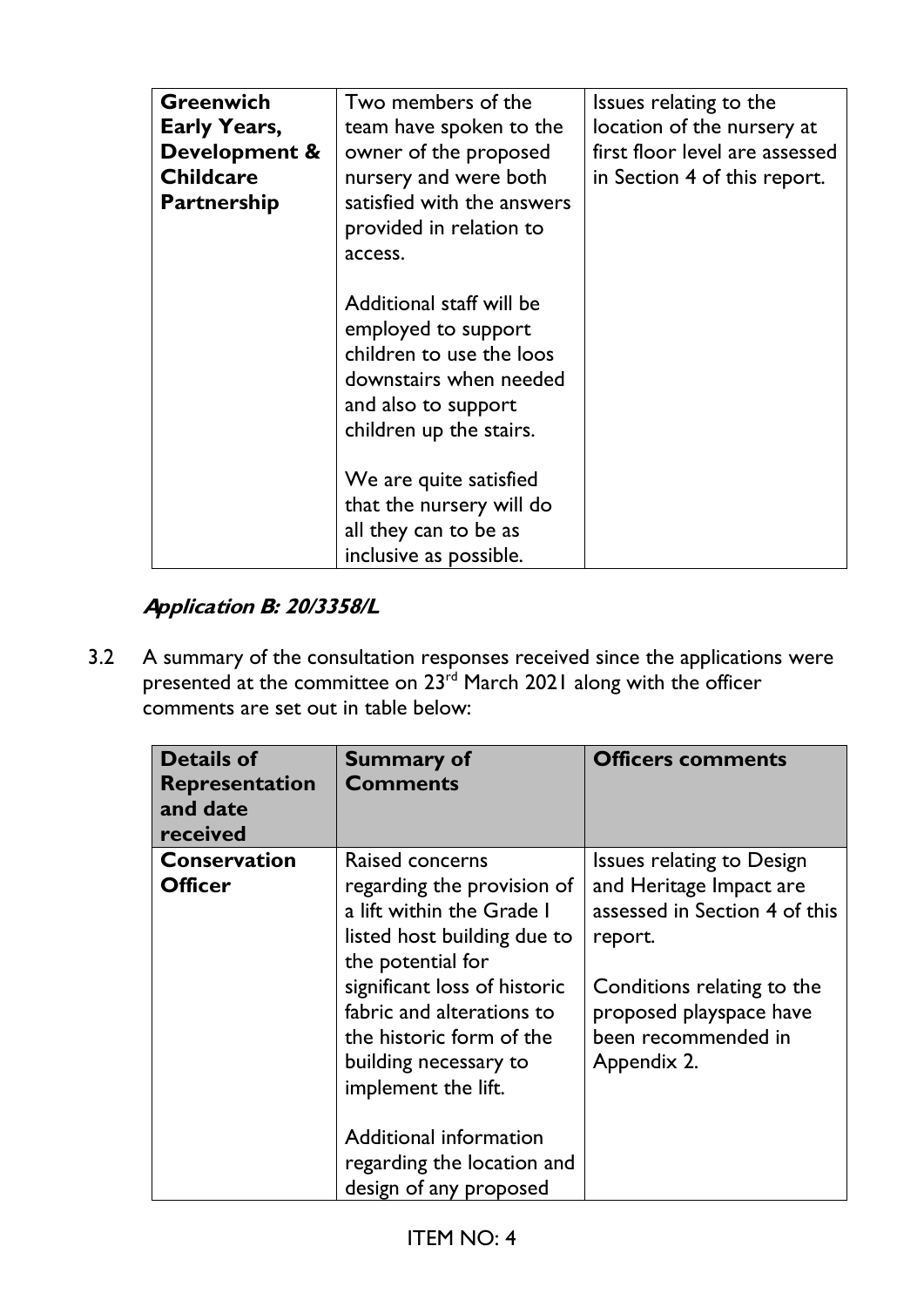| lift and the degree of<br>alteration to the listed<br>building which has already<br>occurred, to enable a full<br>assessment of the<br>heritage impact of<br>providing a lift or other<br>means of step-free access<br>to the first floor. |  |
|--------------------------------------------------------------------------------------------------------------------------------------------------------------------------------------------------------------------------------------------|--|
| Consideration should be<br>given to the benefit of<br>installing a step free<br>access to first floor if<br>other elements of the<br>building would not be<br>suitably adapted for<br>disabled users.                                      |  |
| The applicant should<br>demonstrate how the<br>development would be<br>inclusive of other forms<br>of disability not just<br>mobility disabilities.                                                                                        |  |

# **4 Material Planning Considerations**

- 4.1 This 2<sup>nd</sup> Addendum Report should be read in conjunction with the other material planning considerations relevant to this application are outlined in the original Committee Report and Addendum (See Appendix 4). The remainder of this report will look at the material planning considerations linked to the matters which are to be further discussed relating to the reasons as to why the application was deferred by members on the 23<sup>rd</sup> March 2021.
- 4.2 The applications were deferred by members to allow the applicant the opportunity to address members' concerns regarding the location of the proposed nursery at first floor level within the site without a step-free access being provided and the effect this could have on disabled people.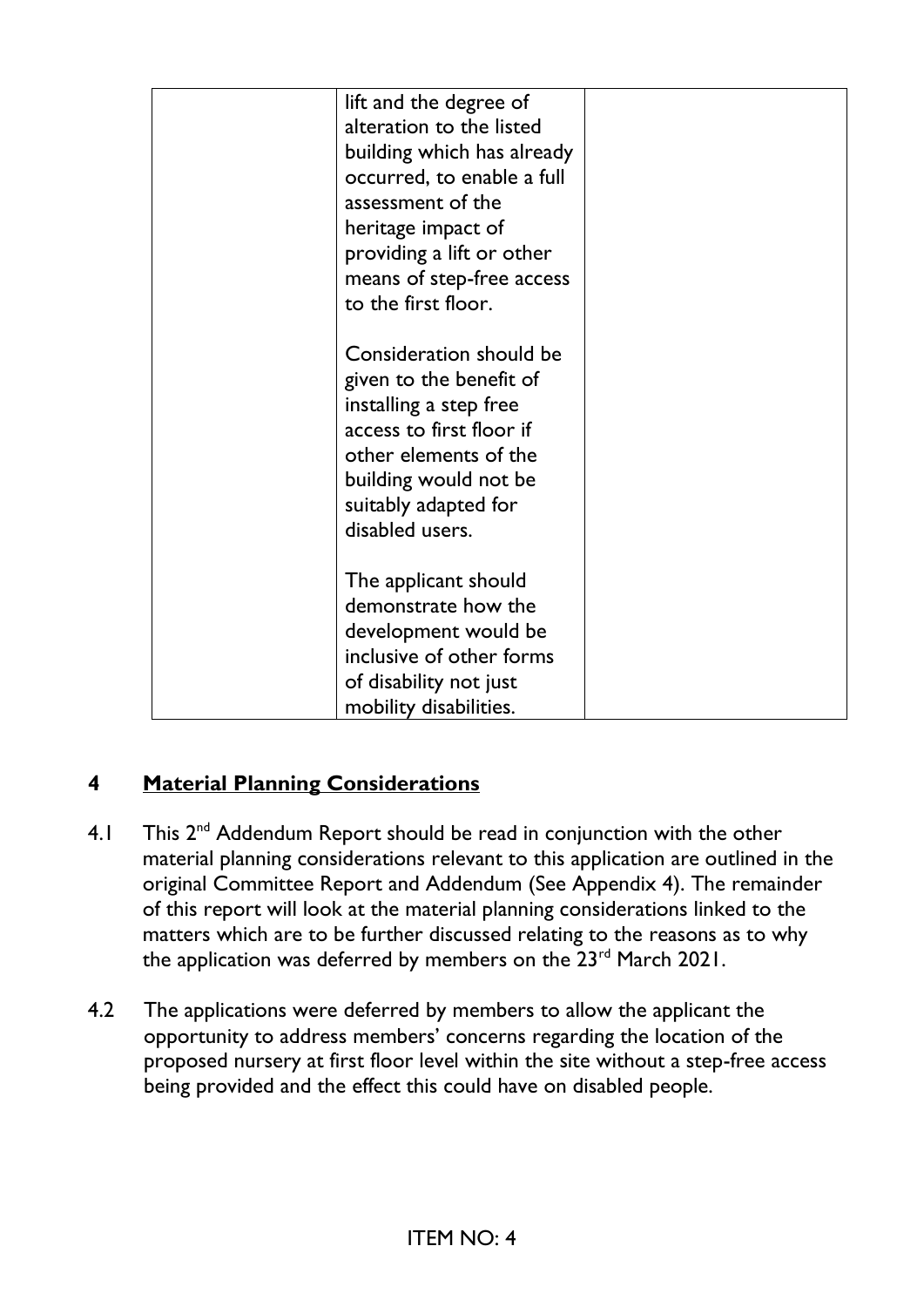### **Design/Heritage**

- 4.3 Section 66 of the Planning (Listed Buildings and Conservation Areas) Act 1990 states that in considering whether to grant planning permission for development which affects a listed building or its setting, the local planning authority or, as the case may be, the Secretary of State shall have special regard to the desirability of preserving the building or its setting or any features of special architectural or historic interest which it possesses. This same requirement is in place at the local level through Policies HC1 and D3 of the London Plan (2021) (LP) and Policies DH3 and DH(i) of the Core Strategy (2014) (CS).
- 4.4 The site is a Grade I Listed Building of exceptional interest, with just 2.5% of all listed buildings in the country being Grade I. The Grade I Listing, under the National Heritage List for England, provides the highest level of legal protection for this heritage asset therefore great care and consideration must be given to preserving the historic significance of the application property.
- 4.5 In order to address the concern of members, the applicant has considered the feasibility of providing step free access to the first floor of the site in the form of a platform lift or a stairlift and does not consider it to be an acceptable solution for the property. Other interventions are proposed as an alternative, and these are discussed elsewhere within this report. Whilst no revised drawings have been received which illustrate the provision of a platform or stairlift, the below comments are provided on the basis of the principal of such interventions and whether these additions would likely be suitable for this Grade I listed building.

#### *Platform lift*

- 4.6 The Council's Conservation Officer has raised concerns regarding the provision of a lift within the Grade I listed host building due to the potential for significant loss of historic fabric and alterations to the historic form of the building necessary to implement the lift. It is noted that the historic use of the site as a stables has ceased and therefore the significance of the building relies heavily on the preservation of the historic form and fabric of the building being retained.
- 4.7 Further information including detailed drawings of the lift as well as a heritage impact assessment would be required to facilitate a full assessment of the appropriateness of providing a lift within the building. However, it is considered likely that works to implement a lift would harm the setting of the Grade I listed host building and this harm may be substantial.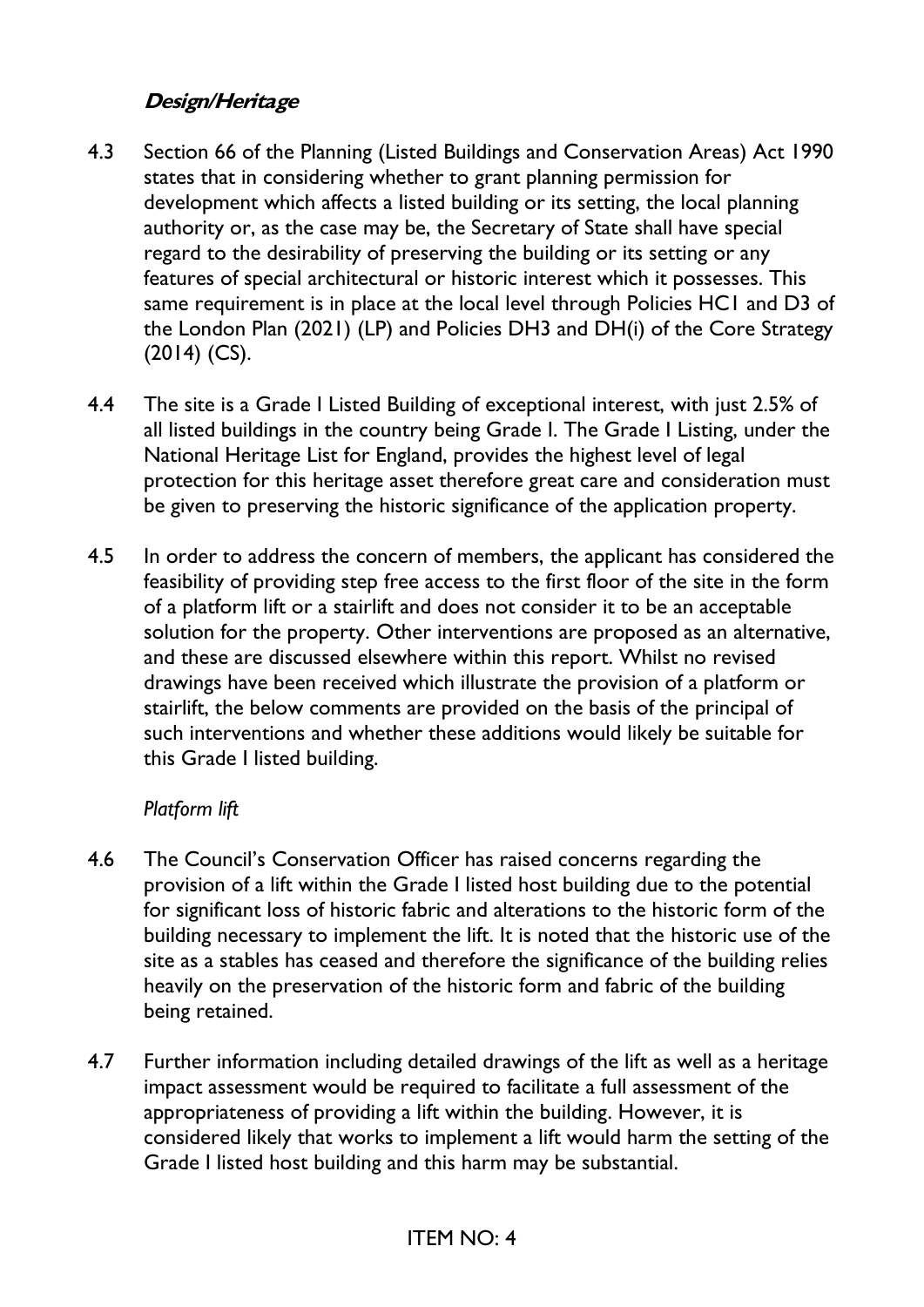#### *Stairlift*

4.8 The installation of a stairlift would be more appropriate than a platform lift as less historic fabric would need to be removed and there would be less alterations required to the architectural form of the building. No detailed drawings illustrating how a stairlift could be successfully integrated into the historic fabric of the building has been provided therefore it is not possible to fully assess the appropriateness of this alteration to the listed building. However, it is considered likely that the installation of a stairlift would cause some harm to the historic building.

#### *Conclusion*

- 4.9 Paragraph 196 of the NPPF (2019) requires harm to the significance of a designated heritage asset to be weighed against the public benefits of the proposal. Whilst the provision of a platform lift or stairlift to the first floor of the site would be a benefit of the scheme, this benefit is not considered to outweigh the harm to the Grade I listed host building that would result from the works required to the existing building in order to facilitate such a provision. The preservation of the Borough's heritage assets is considered to be a significant public benefit which is commensurate to the Grade 1 status of the application property which means the building is of exception historic interest both locally and nationally.
- 4.10 It is also discussed below that the application site may be unsuitable for disabled people in other respects which undermines the benefits of the providing a step-free access to the nursery either through the provision of a platform lift or stairlift. It is also noted that the provision of a nursery without step-free access would still amount to a significant benefit to the local community without harming the heritage significance of the host building.
- 4.11 The Equality Act 2010 places a duty on service providers to make reasonable adjustments to overcome any potential physical features that might put a disabled person at a substantial disadvantage to a non-disabled person. The Act does not, however, override other legislation, including listed building legislation, and the need to obtain necessary consents to achieve proposed changes to access arrangements.
- 4.12 In summary, whilst the applicant has considered providing a step-free access to the first floor, the alterations to the Grade I listed building would not be appropriate from a heritage perspective and the benefits of the provision of a step-free access would not outweigh the harm to the heritage asset in this instance.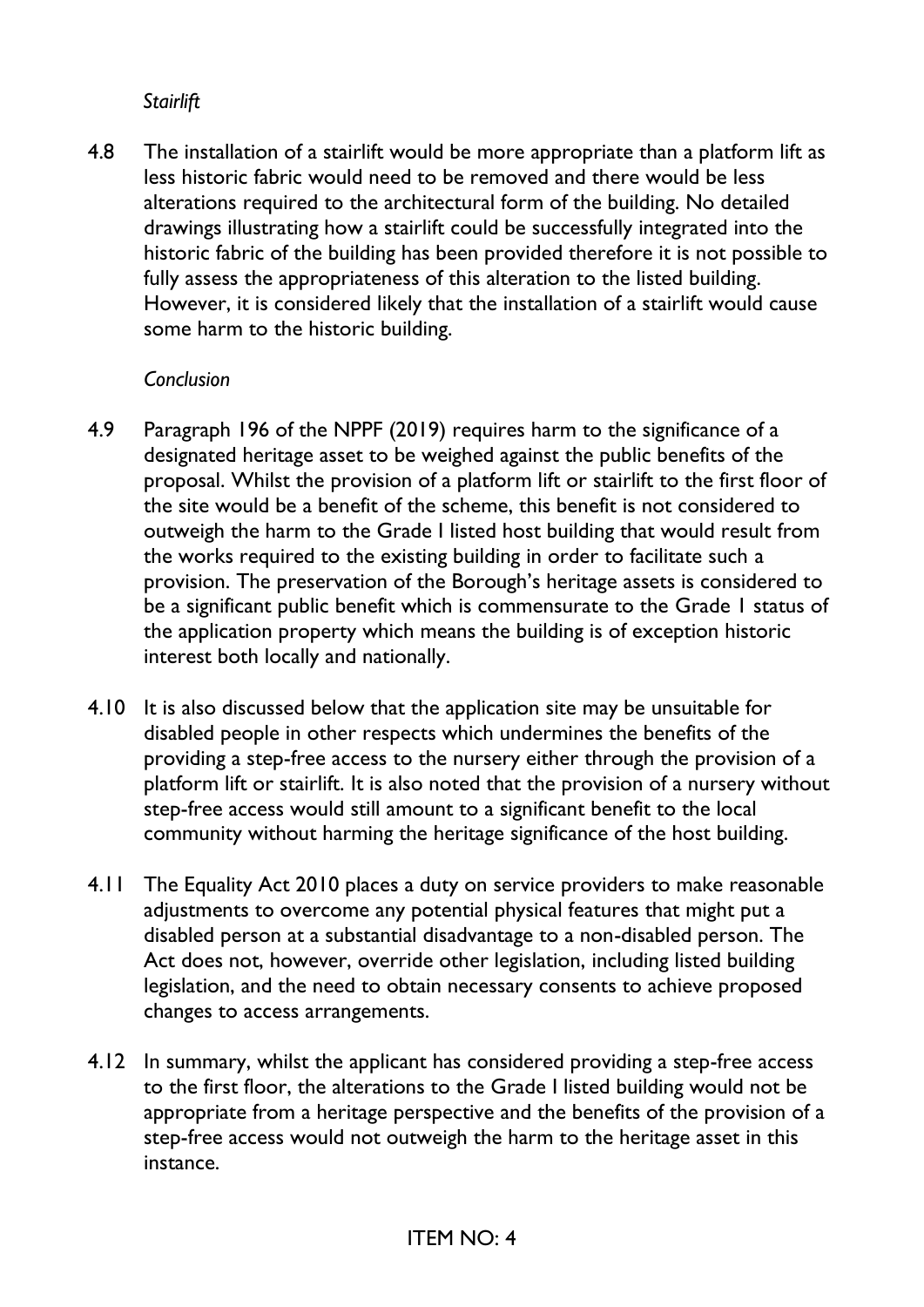#### **Inclusive Design**

- 4.13 Policy D5 of LP states that development proposals should achieve the highest standards of accessible and inclusive design. In this case the proposal would be expected to comply with Approved Document M Volume 2: 'Access and use of buildings other than dwellings'. Policy DH1 of the CS states that all developments are expected to achieve accessible and inclusive environments for all, including disabled people.
- 4.14 The Equality Act 2010 places a duty on service providers to make reasonable adjustments to overcome any potential physical features that might put a disabled person at a substantial disadvantage to a non-disabled person.
- 4.15 The proposed development would provide offices at ground floor level and a nursery at first floor level and no step-free access would be provided. Despite this, the Council's Building Control officer has indicated that given the horizontal and vertical travel distances do not exceed 40m, a lift would not be required. Notwithstanding this, the Council's Building Control officer has also indicated that as the building is listed, reasonable exemptions to Part M can be applied.
- 4.16 It is also noted that given the lack of lift currently and that there are no bathroom facilities on the first floor at present, the existing arrangement of the site would not achieve full compliance with Approved Document M Volume 2: 'Access and use of buildings other than dwellings'.
- 4.17 Since the initial Committee meeting, the Council's Occupational Therapists have reviewed the proposal and identified areas of non-compliance with Approved Document M Volume 2 in addition to the failure to provide a step free access such as:
	- A number of the doors do not meet the requirement of 300mm nibs for wheelchair access;
	- The ground floor corridor would require a 1800mm wide passing place for wheelchairs;
	- A compliant disabled bathroom would not be provided.
- 4.18 Therefore, even if a step-free access were to be provided to the first floor through the provision of a lift, the development as a whole would still fail to meet the national standards for disabled access and would not in practicality be suitable for a disabled child or member of staff particularly as no disabled bathroom would be provided. As set out elsewhere within this Addendum Report, concern is raised from a heritage perspective on the further alterations to the internal layout that would require to be carried out to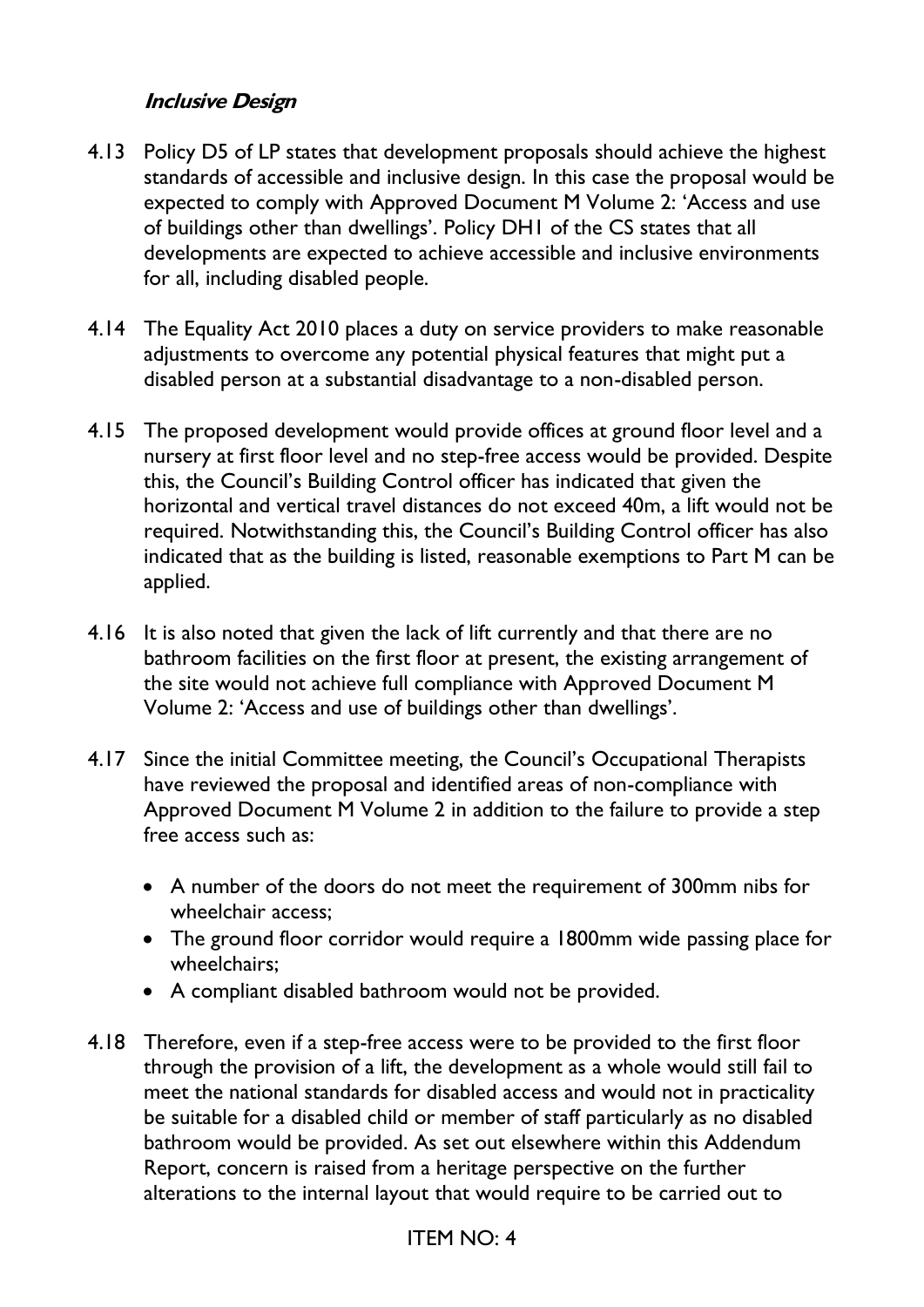achieve full compliance with Class M and that further degradation of the historic integrity of the building would be unlikely supported by the Council.

- 4.19 Furthermore, although a stairlift would provide some benefit, relative to the cost of installation and maintenance, as well as the extent of the alterations required to the interior of this Grade I listed building, given that a stairlift does not allow for the passenger to take any necessary equipment with them such as a wheelchair or walking frame, as it would be necessary for an able bodied person to carry any equipment, the overall benefit of a stairlift would be limited.
- 4.20 Given the above and the concerns associated with the impact of any additional interventions on this Grade I Listed Building, the applicant has considered the feasibility of providing step free access to the first floor of the site in the form of a platform lift or a stairlift and does not consider it to be an acceptable solution for the property. The applicant has however instead suggested the following provisions which are considered to be the most appropriate solution for the application site to accommodate disabled persons.
	- A motorised wheelchair for use on the stairs;
	- A portable ramp to allow access up the three small steps to the front door of the East Wing;
	- An evacuation chair to be stored at the top of the second staircase; to allow safe evacuation in the event of a fire.
- 4.21 These items would not be fixed to the building and as such would not require planning permission or listed building consent but could be secured through condition on any approval. They would not impact on or cause damage to the fabric or character of the heritage asset, unlike the lift and stairlift options discussed elsewhere within this report. The applicant considers these measures to provide a suitable alternative to a lift or stairlift and would be appropriate to the scale of the nursery operation and the size and constraints of the existing building.
- 4.22 Given the above, whilst it is noted that the measures described above would not provide a step-free access as set out in Approved Document M Volume 2, officers consider that the alternatives put forward by the applicant would be reasonable adjustments to overcome any potential physical features that might put a disabled person who attends the site at a substantial disadvantage to an able-bodied person and would cause no harm to this Grade I listed building. The proposal is therefore considered to satisfy the requirements of The Equality Act 2010, policy D5 of the London Plan (2021) and Policy DH1 of the Core Strategy.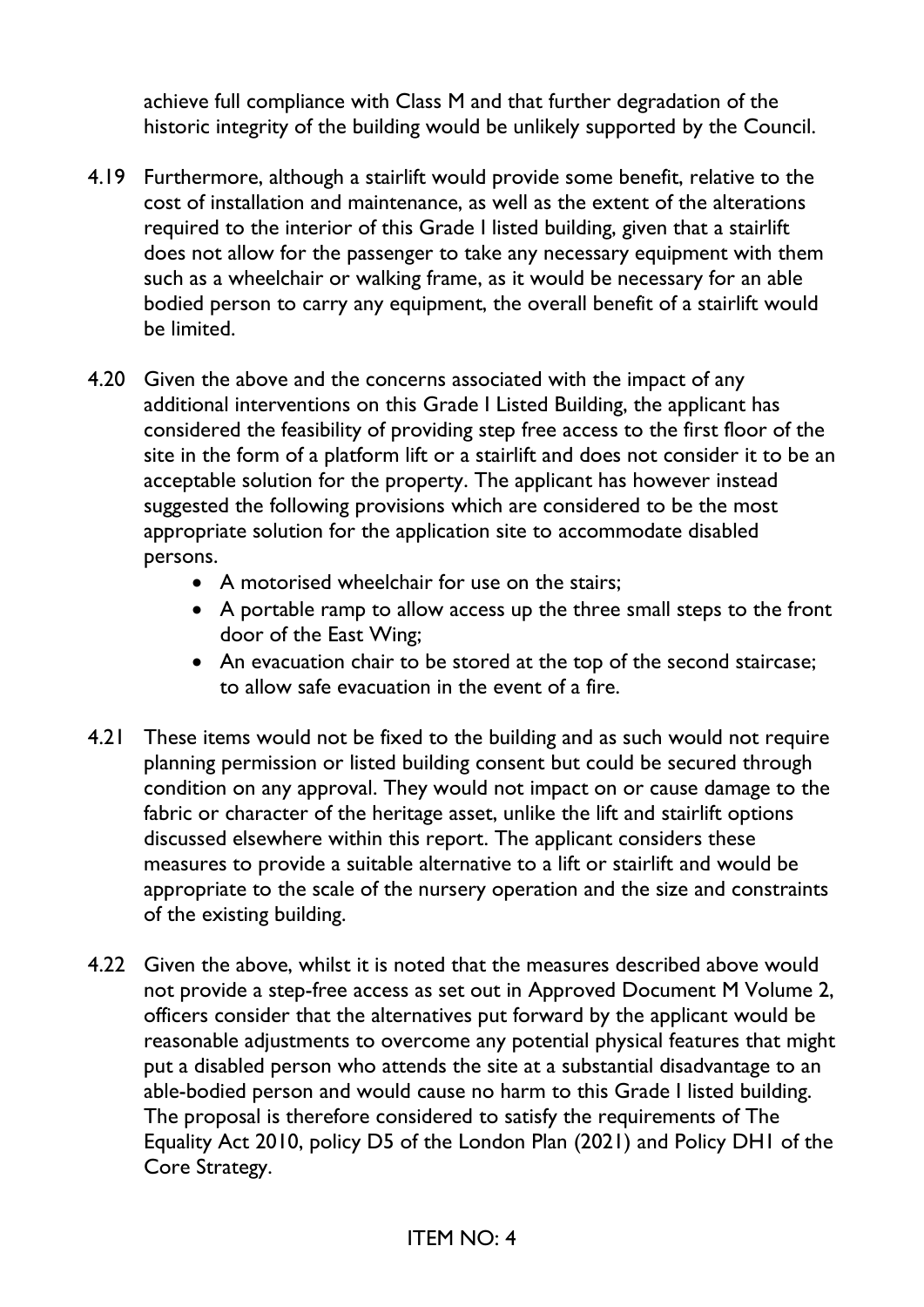#### **Financial Viability**

- 4.23 The Equality Act 2010 acknowledges that the cost of providing disabled access as well as the organisations resources and size are valid considerations. The Act therefore recognises that the provision of full disabled access may not always be feasible, viable or practical, and makes allowances for this.
- 4.24 The cost of providing a platform lift would be significant and applicant has confirmed that this would not be financially viable for the intended operator of the nursery and although no viability evidence has been provided, given the heritage significance of the application property, the necessary investment to successfully implement a lift would be substantial. Given the limited size of the nursery catering to up to 35 children, officers concur with the applicant that the provision of a lift is unlikely to be financially viable.
- 4.25 The applicant also states that if a stairlift could be successfully implemented, an expensive high specification stairlift would need to be installed which would incur additional costs due the need to sensitively integrate it into the historic setting. It is discussed above that a stairlift would be of limited utility and the cost of providing a stairlift would likely significantly outweigh the benefits in terms of disabled access.

#### **Provision of the nursery toilets at ground floor level**

- 4.26 At the Woolwich and Thamesmead Area Planning Committee on the 23rd March 2021, members raised concerns about the appropriateness of the toilets for the nursery being provided on the ground floor with children required to negotiate a staircase to access them as this may present safeguarding concerns.
- 4.27 There are no policies within the development plan which require toilets for a nursery use to be provided on the same storey as the nursery or that a stepfree access to the toilets must be provided. The assessment of the suitability of the internal layout of the site for nursery operation falls outside of the scope of the planning considerations for this application and is governed by national legislation and overseen by Ofsted. If planning permission were to be granted for the proposed nursery use, the applicant would still need to obtain Ofsted approval before the nursery could lawfully operate.
- 4.28 The Council's Early Years Team inspected the site on 27<sup>th</sup> March 2019 where it was confirmed that the internal space provided within the nursery would be sufficient for the number of children and staff. As such, no objection was raised to the siting of the nursery at first floor level with toilets at ground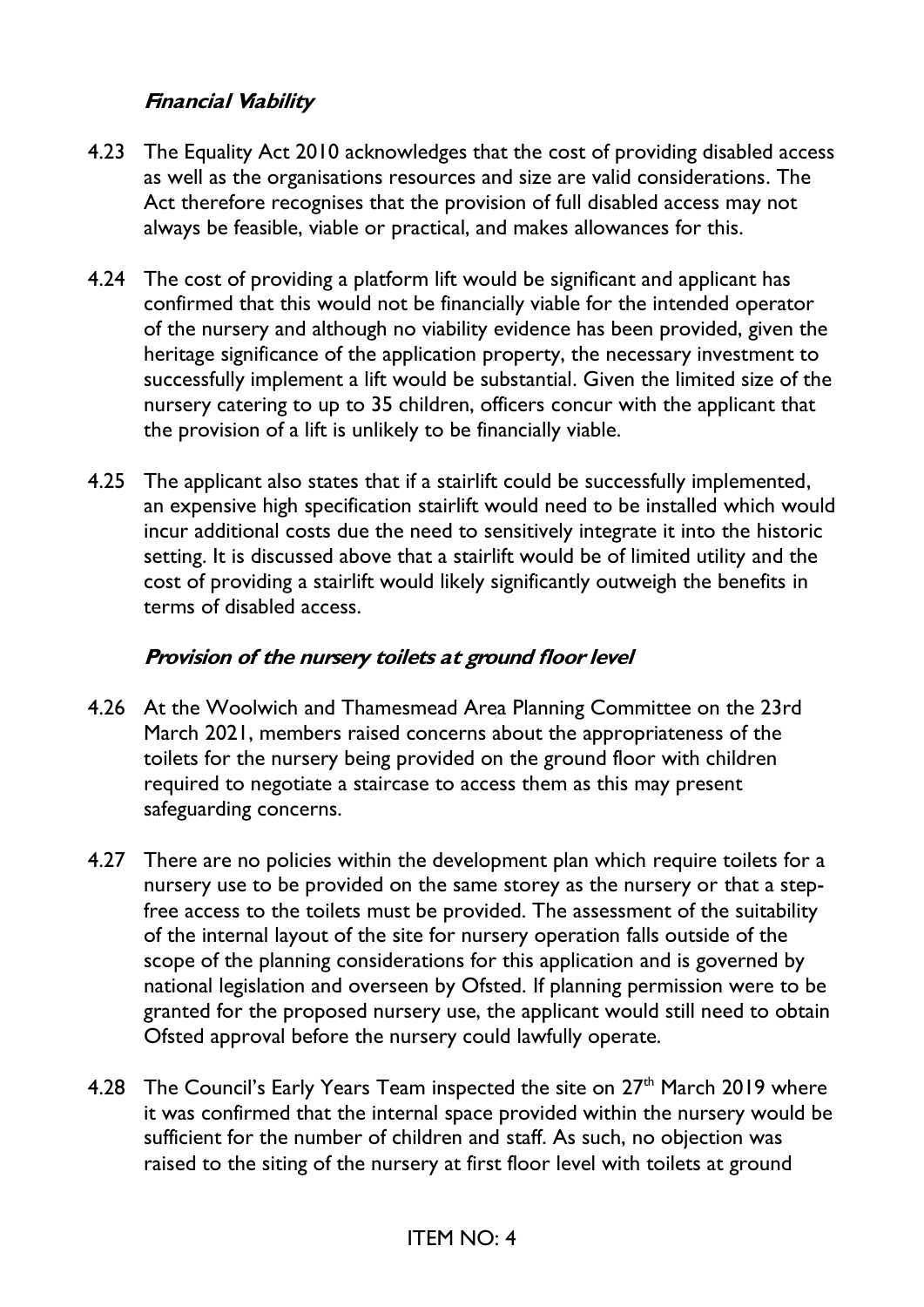floor level with no step-free access provided safeguarding measures to mitigate the risks of children negotiating stairs were implemented.

- 4.29 These safeguarding measures would include a handrail to be added to the staircase and staff supervision of children during toilet breaks and the applicant has confirmed that these measures would be implemented.
- 4.30 The applicant has confirmed that they have been in contact with Ofsted and the site was considered to be suitable for nursery occupation. Whilst no details of any correspondence with Ofsted have been provided, as set out elsewhere within this report, as the local plan does not look at quality of accommodation for nursery accommodation and this is controlled by other legislation, this aspect of the proposal is considered acceptable.
- 4.31 In light of the comments from Early Years, officers are satisfied with the arrangement of the nursery at first floor level with the toilets at ground floor level. As such, no conflict with the policies of the Development Plan have been identified.

#### **Fire Safety**

- 4.32 Policy D12 of the London Plan states that in the interests of fire safety and to ensure the safety of all building users.
- 4.33 A development of this scale is not required to submit a Fire Safety Report at application stage, and it is noted that a detailed fire safety assessment is a Building Control responsibility. Notwithstanding this, it is noted that the site is easily accessible to emergency services vehicles from the vehicle access from Hornfair Road and the ground floor of the east stable wing features two internal stair cores at either end of the wing as well as multiple ground floor exits.
- 4.34 Officers are therefore satisfied that the development as currently arranged without disabled access to the first floor presents an acceptable fire safety risk.
- 4.35 If the development were to be adapted to provide disabled access to the firstfloor level via a platform lift or stairlift, the development would also need to be adapted to provide alternative means of escape or refuge for disabled occupants at first floor level. Whilst an assessment of means of escape falls outside of the scope of the planning considerations of these applications, the alterations to the historic building to achieve compliance with fire safety requirements in this regard are likely to be extensive and inappropriate within the historic building, and would contribute to the financial cost of the development.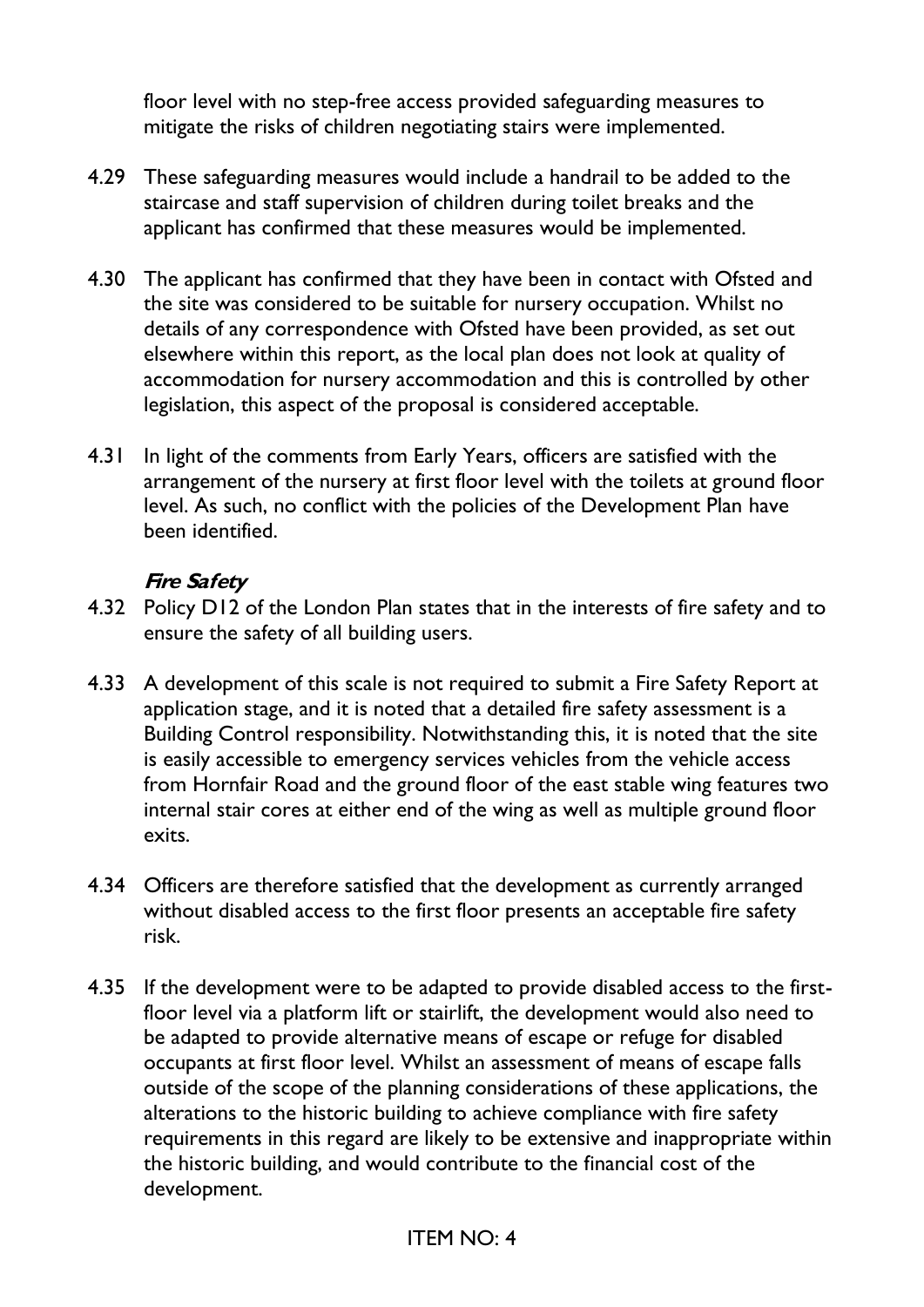4.36 It is considered that this issue is a further indication that the adaptation of the first floor for full disabled access is inappropriate in this instance. The proposal is therefore considered to be acceptable in terms of Fire Risk and would be compliant with policy D12 of the London Plan (2021).

### 5 **Other Matters**

5.1 Since the publication of the addendum report on  $23<sup>rd</sup>$  March 2021, a revised set of drawings has been submitted by the applicant to more clearly show the entrances to the development and the location of the toilets. Additional supporting documents exploring the potential options to provide a step-free access to the first floor of the site have been provided as well as detailed drawings of the removable proposed playspace fence. These details are considered to be acceptable and a revised list of drawings and documents submitted with the application can be within Appendix 1 of this report.

### 6 **Conclusion**

- 6.1 To address the concerns raised my members at Woolwich and Thamesmead APC on the  $23<sup>rd</sup>$  March 2021, the applicant has considered the feasibility of providing step free access to the first floor of the site in the form of a platform lift or a stairlift and does not consider it to be an acceptable solution for the property given the Grade I listing. The Council's Conservation Officer has also raised concerns on the principal of either a platform lift or a stairlift and the harm, potentially substantial, that would occur to the Grade I Listed as a result of the necessary interventions in order to facilitate these additions to the proposal. Officers consider that the benefits of providing a step-free access would not outweigh the harm to the heritage asset or the substantial cost of implementing a step-free access which could threaten the viability of the scheme overall.
- 6.2 As an alternative, the applicant is proposing a number of non-invasive measures such as the provision of a motorised wheelchair; a portable ramp and an evacuation chair to allow for safe evacuation in the event of the fire. These provisions are considered acceptable in heritage terms and are considered to be reasonable provisions to overcome any potential physical features that might put a disabled person who attends the site at a substantial disadvantage to an able-bodied person.
- 6.3 It is therefore considered that the applicant has demonstrated reasonable adjustments to be inclusive of disabled persons and officers are satisfied that these measures satisfy the requirements of The Equality Act 2010 and Policies D5 of the London Plan and Policy DH1 of the Core Strategy.